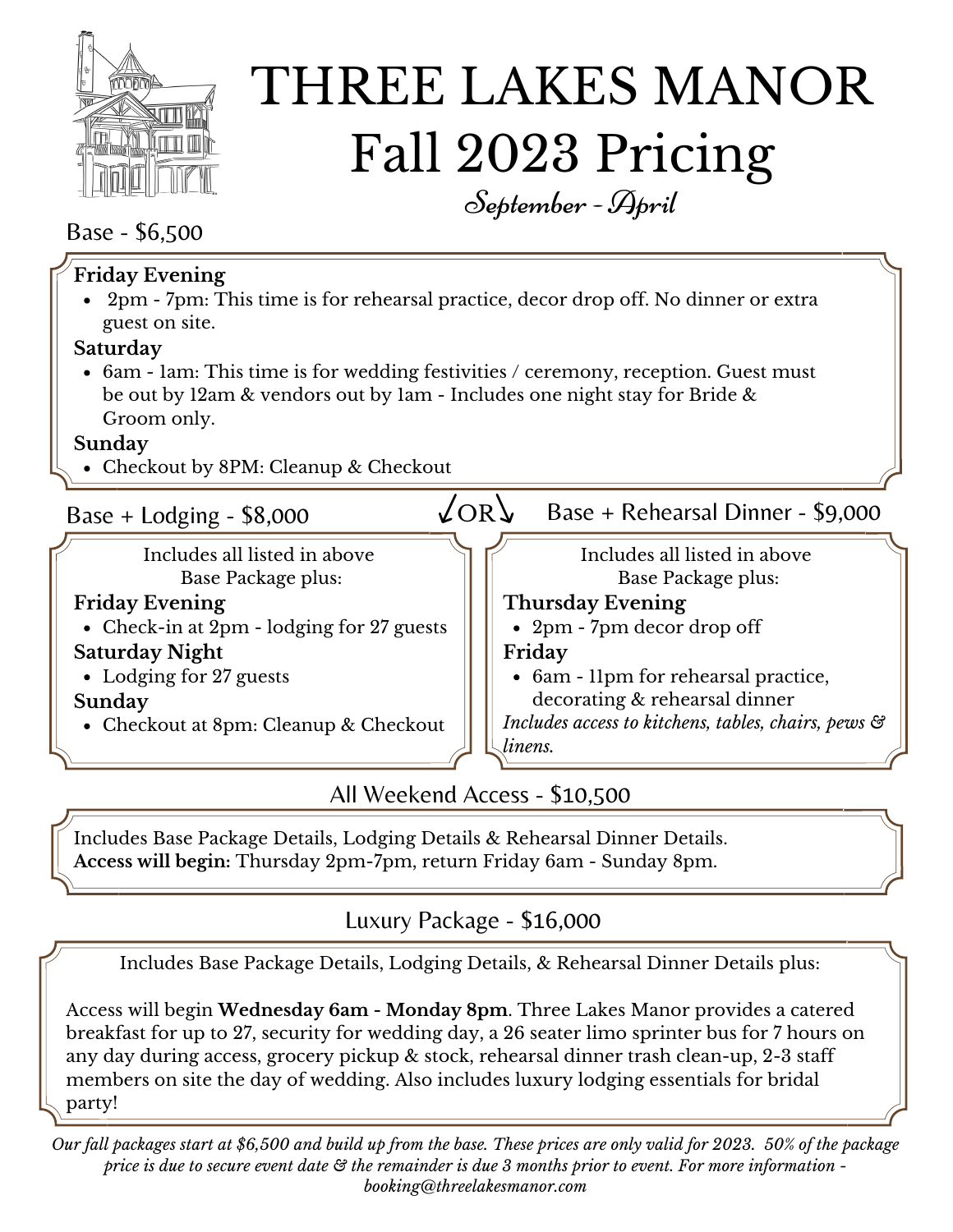

# THREE LAKES MANOR Spring 2023 Pricing May- August

#### Base - \$5,500

| <b>Friday Evening</b><br>• $2\text{pm}$ - $7\text{pm}$ : This time is for rehearsal practice, decor drop off. No dinner or extra<br>guest on site.                              |                                                     |
|---------------------------------------------------------------------------------------------------------------------------------------------------------------------------------|-----------------------------------------------------|
| Saturday                                                                                                                                                                        |                                                     |
| • 6am - 1am: This time is for wedding festivities / ceremony, reception. Guest must<br>be out by 12am & vendors out by 1am - Includes one night stay for Bride &<br>Groom only. |                                                     |
| Sunday                                                                                                                                                                          |                                                     |
| • Checkout by 8PM: Cleanup & Checkout                                                                                                                                           |                                                     |
| Base + Lodging - $$7,000$                                                                                                                                                       | 'OR<br>Base + Rehearsal Dinner - \$8,000            |
| Includes all listed in above                                                                                                                                                    | Includes all listed in above                        |
| Base Package plus:                                                                                                                                                              | Base Package plus:                                  |
| <b>Friday Evening</b>                                                                                                                                                           | <b>Thursday Evening</b>                             |
| • Check-in at 2pm - lodging for 27 guests                                                                                                                                       | • 2pm - 7pm decor drop off                          |
| <b>Saturday Night</b>                                                                                                                                                           | Friday                                              |
| • Lodging for 27 guests                                                                                                                                                         | • 6am - 11pm for rehearsal practice,                |
| Sunday                                                                                                                                                                          | decorating & rehearsal dinner                       |
| • Checkout at 8pm: Cleanup & Checkout                                                                                                                                           | Includes access to kitchens, tables, chairs, pews & |
|                                                                                                                                                                                 | linens.                                             |
|                                                                                                                                                                                 |                                                     |

All Weekend Access - \$9,500

Includes Base Package Details, Lodging Details & Rehearsal Dinner Details. **Access will begin:** Thursday 2pm-7pm, return Friday 6am - Sunday 8pm.

### Luxury Package - \$11,000

Includes Base Package Details, Lodging Details, & Rehearsal Dinner Details plus:

Access will begin **Wednesday 6am - Monday 8pm**. Three Lakes Manor provides a catered breakfast for up to 27, security for wedding day, a 26 seater limo sprinter bus for 7 hours on any day during access, grocery pickup & stock, rehearsal dinner trash clean-up, 2-3 staff members on site the day of wedding. Also includes luxury lodging essentials for bridal party!

Our spring packages start at \$5,500 and build up from the base. These prices are only valid for 2023. 50% of the package price is due to secure event date & the remainder is due 3 months prior to event. For more information *booking@threelakesmanor.com*